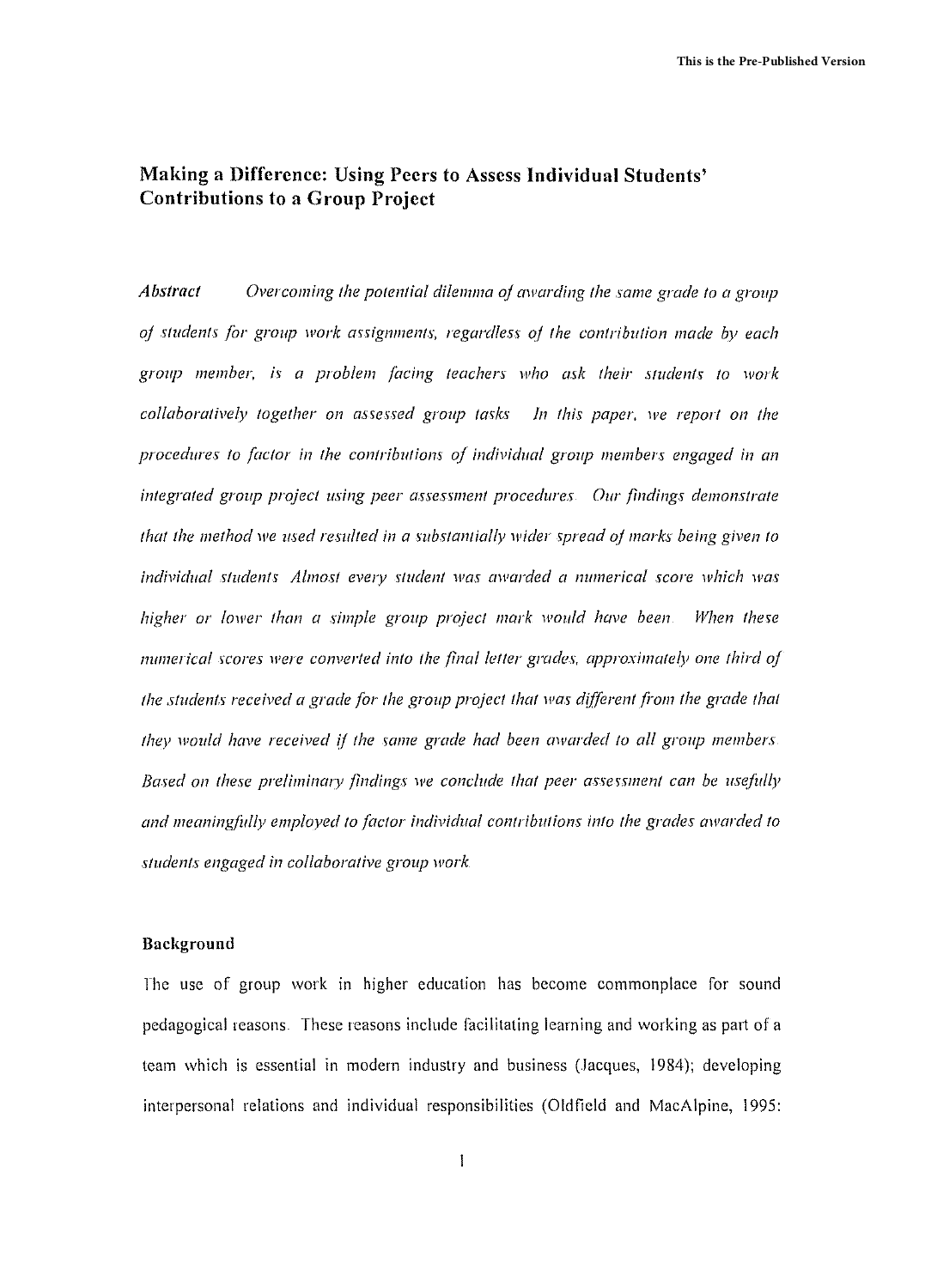126); and developing 'personal transferable skills' of communication, presentation, problem-solving, leadership, delegation and organization (Butcher et al., 1995:165). In addition, Butcher et al. (1995: 165) argue that group work can provide a more interesting, effective and hence preferred learning context compared to traditional lectures and help to facilitate learning and teaching in very large classes, Other benefits of group work include the co-construction of knowledge which concurs with Vygotsky's (1978 and 1981) claim that interactions produce new understandings for the participants, Group work also promotes learning through encouraging discussions and debate which in turn encourage the justification of ideas, resolution of disagreements and understanding of new perspectives (Webb, 1995: 244),

While those who have studied group work operating in practice list a number of advantages to this form of collaborative learning, group work is not without its drawbacks, One disadvantage of group work is 'social loafing' or 'free riding' as described by Webb (1995: 245-246) which takes place when a member of a group contributes little or nothing to the work of the group The effect of this can be to demotivate other group members who resent doing all the work and so the efforts of the entire group spiral downwards. Webb (1995: 246-247) also notes that the division of labour, which may take place within the group, may not be beneficial in terms of individual learning because students only become involved in part(s) of the group work and so might be denied a sense of completeness,

Another possible drawback is that group work may present problems if it is to be formally assessed and graded. For as Butcher *et al* (1995: 165) point out, group work raises the question of whether or not all the students in the same group should receive the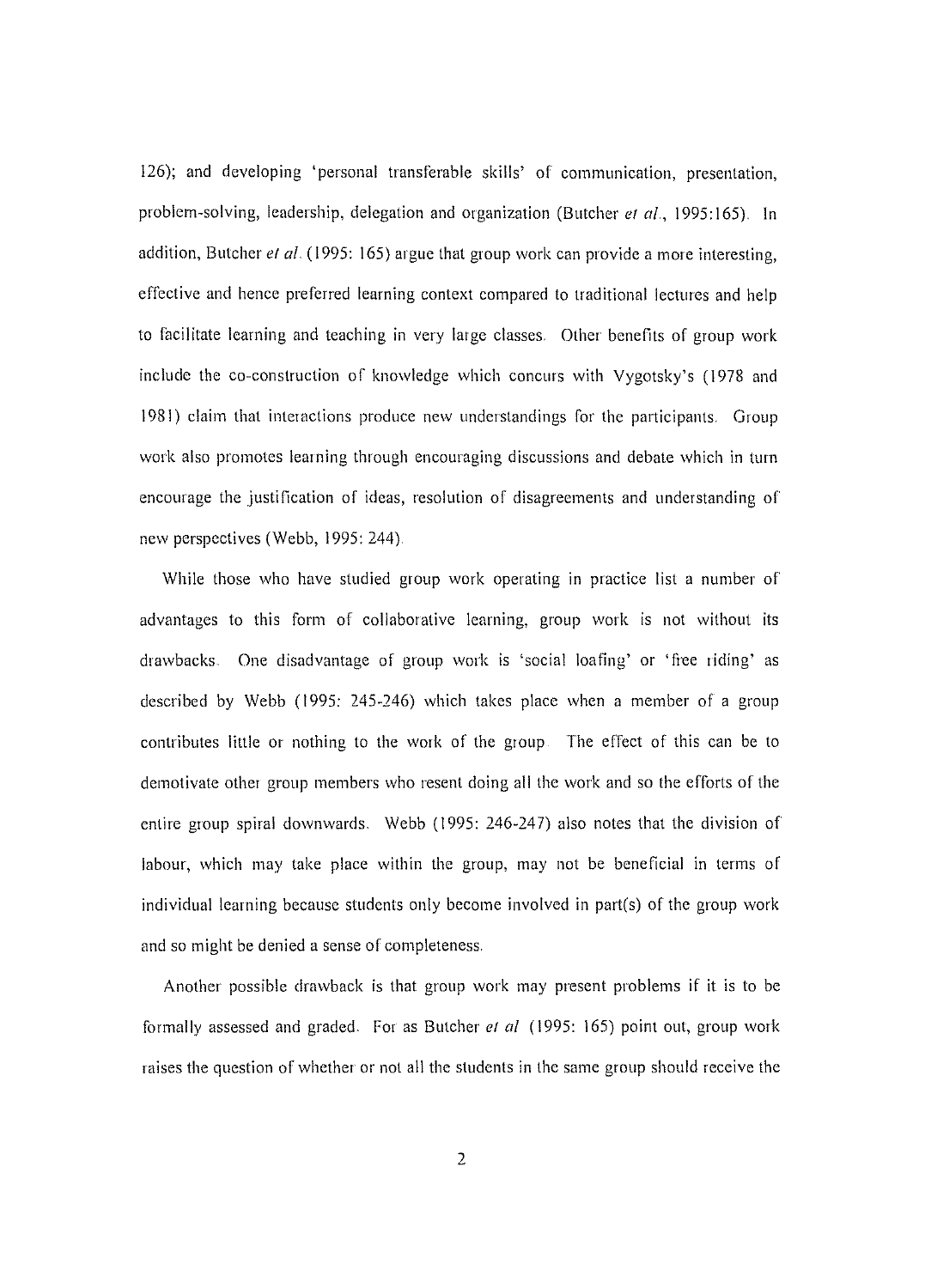same mark or whether they should be awarded individual marks reflecting the contribution of each student. This issue is central to the research presented in this paper and is examined in more detail in the following sections.

#### **Assessing Group Work**

Gibbs, Habeshaw and Habeshaw (1986) present evidence that group work potentially creates assessment problems both within and across groups. Within a group, students might be unhappy with thc same mark being given for all group members. Between groups, there is often a narrower and hence less discriminating range of marks, resulting from group marks rather than individual marks being given. Gibbs el *al* (1986) also point out that group work often results in very good work being produced for which grades are both higher than usual and in a narrower range.

Group work is very often criticised as being inequitable when the same assessment is given to all group members irrespective of the contribution or efforts individual members of the group have put in (see for example, Goldfinch and Raeside, 1990; Conway et al., 1993). This common criticism of group work emanates from both teachers and students. The problems associated with awarding a group mark or grade may take a variety of forms. The unfairness might be to the benefit of group members who' free load' (Webb, 1995: 246) and subsequently are awarded a grade for which they did little or no work Alternatively, it could be to the benefit of those who have made an effort but whose quality of work input still falls short of the overall quality of the final group product and the grade awarded Finally, it can be unfair to the students whose contributions in terms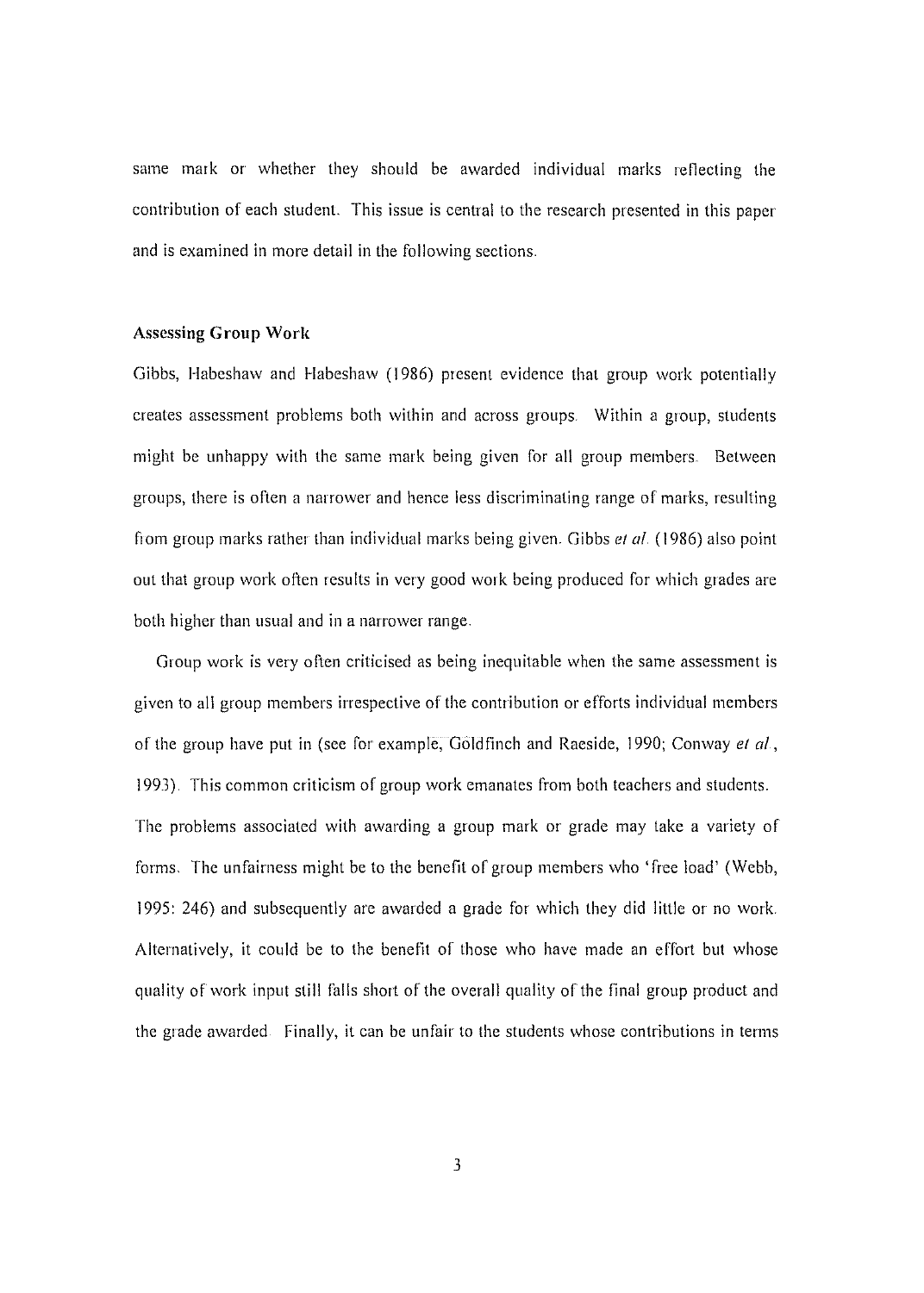of both effort and input have amounted to more than the mark or grade awarded to the total group work.

What then can be done to overcome these potential problems and to ensure that the mark or grade awarded to a group member more fairly and accurately reflects the respective contributions he or she has made to the final product? One way is to actively and purposefully involve students in assessing the contributions of their peers in the process of group work. This paper describes the use of peer assessment of group members' individual contributions as a method to facilitate the differentiation of assessments in the context of group work The impact of this method on both the numerical scores and the final grades awarded to students is analysed and the implications of the findings are discussed.

#### **Peer Assessment**

Falchikov (1986: 146) notes that the 'prevailing model of assessment in higher education is authoritarian' in which the students are effectively excluded from every stage and the possession and exercise of power is unequal. This assessment method goes against the development of students' responsibility and autonomy (Falchikov, 1986: 146-I47). Falchikov and Magin (1997: 386) also observe that the system is unreliable as 'correlations betwecn scores of markers are low', resulting in 'a measure of injustice' Peer assessment is thus perceived as one means of redressing these problems which are often associated with traditional methods of assessment The practice of peer assessment brings a number of benefits which earlier studies have documented. For example, peer assessment develops responsibility and enterprise (Goldfinch and Raeside, 1990: 210)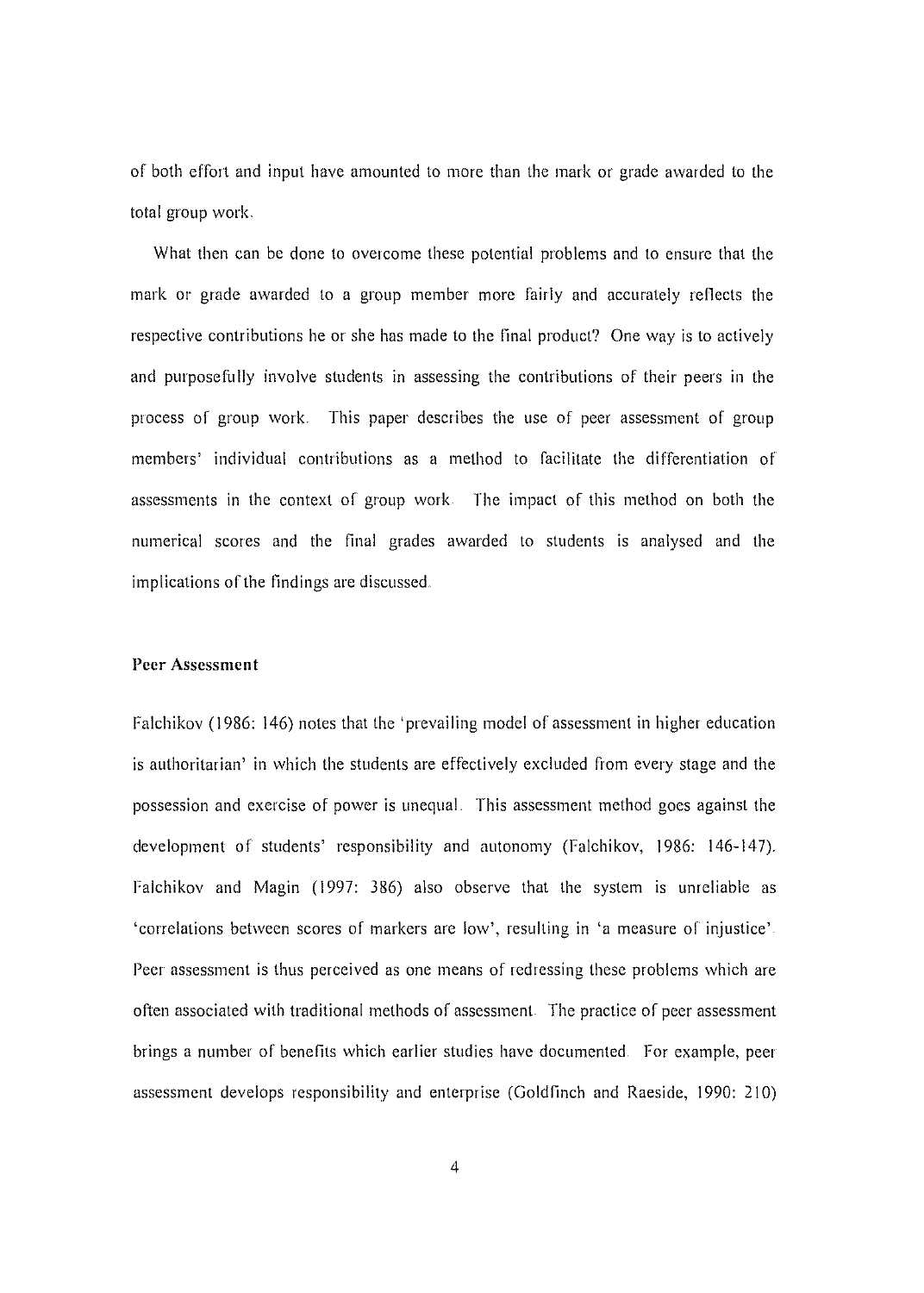and increases students' maturity and confidence, Peer assessment acts as a socialising force and enhances relationships and relevant skills (Earl, 1986: 68). Brindley and Scoffield (1998: 88) have found that deep learning occurs with students reporting that they perform better and have been exposed to new ideas as a direct result of participating in peer assessment. Peer assessment also promotes autonomous learning, reflective learning and less dependence on the teacher as the supposed expert (Brindley and Scoffield, 1998: 88). Falchikov (1986: 161) reports that students think more, learn more, and become more critical as a result of participating in peer assessment. Another advantage of peer assessment that is of particular interest in this study is that it can be used as a means of individualising students' grades in a collaborative learning context. In this way, the kind of free riding problem or unfairness of uniform grading within a group described earlier can be discouraged by awarding students marks or grades based on their individual contributions to the group work. This can often best be achieved through the peers assessing one another's contributions and it is this aspect of peer assessment which is examined in this paper.

#### **Peer** Assessment of Group **Work**

In a group work situation, having peers to assess one another's contributions has been advocated to help to overcome the kinds of problems characteristic of group work discussed earlier (for example, Conway el *al* , 1993; Goldfinch and Raeside, 1990; Kane and Lawler, 1978; Falchikov, 1986; and Falchikov and Magin, 1997), Students are in a unique position to assess their peers in terms of individual contributions or effort made which is, in most cases, entirely inaccessible to their teacher(s). However, it is exactly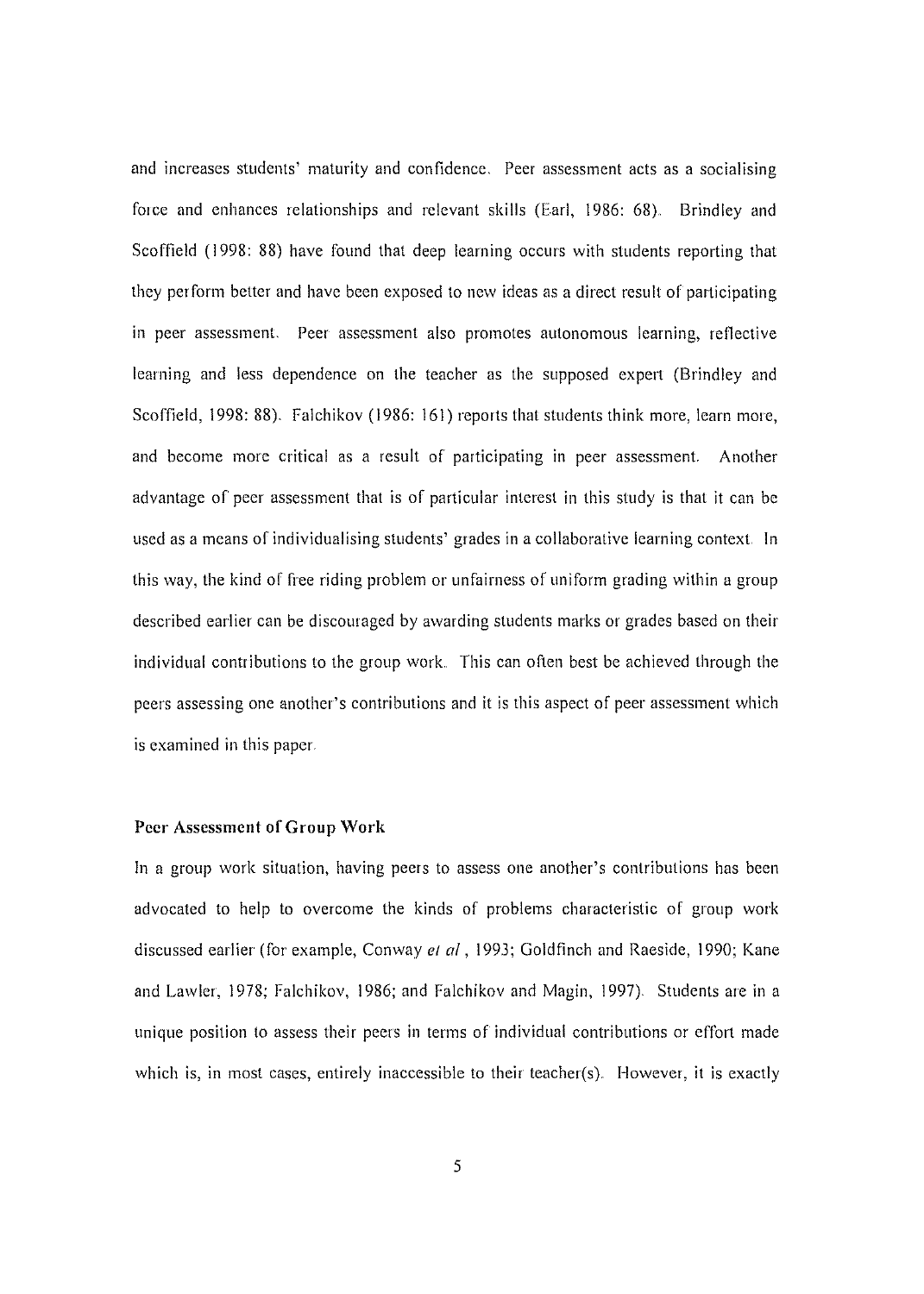due to this that this practice has been criticised in some studies as lacking reliability (see for example, Boud, 1986; Swanson *et al.*, 1991). A study by Falchikov and Magin (1997: 386) suggests that low rater reliability can be overcome with the use of multiple ratings and this claim is in line with other studies (see for example, Fagot, 1991; Houston *el ai,* 1991; Magin, 1993). In another study, Falchikov (1986) has shown that devolving the assessment of group processes to peers can be carried out with a reasonable degree of reliability although peer-teacher correlational analysis is obviously not possible in situations where only students give assessments.

Different ways of distinguishing between the performance of individuals in a group have been attempted by researchers and educators. These studies include each student submitting a portion of the group work and the teacher sitting in the group meetings to decide on individual contributions (Earl, 1986). In theory at least, in a group context, peer assessment allows both process and product of learning to be assessed more fairly and accurately because it is only the students themselves who have knowledge about and access to all of their group's activities and hence the contributions of individual group members to the entire group work. Earlier studies have been promising and the individual marks are considered reflective of students' merits and contributions (see for example, Goldfinch and Raeside,  $1990: 222$ ). Peers can be asked to assess the contributions of their peers basically in one of two ways. The first option is to ask the group to openly discuss and negotiate among themselves the contribution of each group mcmber. This method may be problematic, however, when the aim is to differentiate between the grades awarded to the group members if the students find it difficult to assess one another in such a public forum. The second option is to ask individual group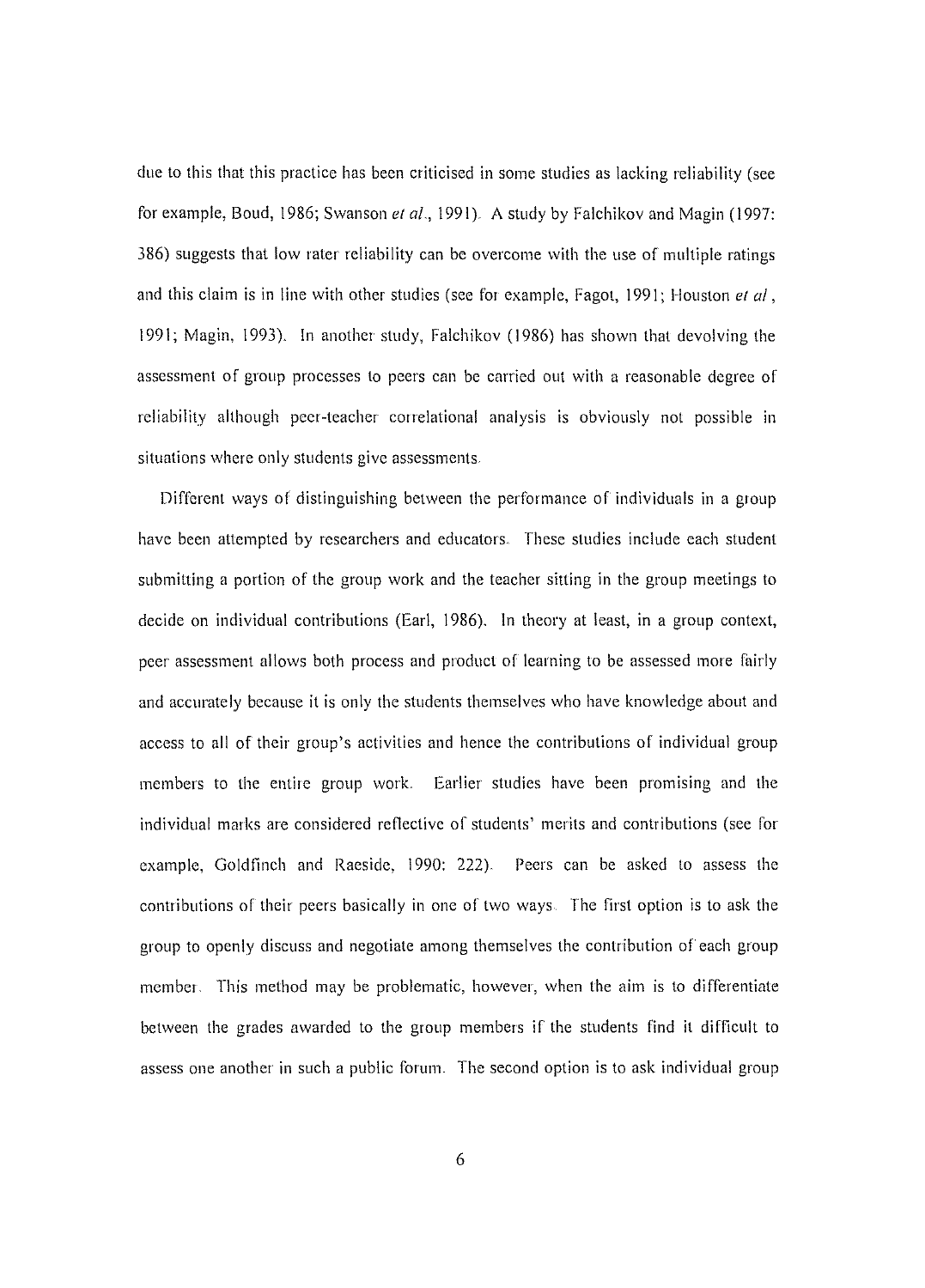members to assess one another anonymously by using a peer assessment form. This method lacks the openness of the first option, but it overcomes the possibility of bad feelings or the problem of students being mindful of offending their peers when assessing their contributions. Conway et al.  $(1993)$ , for example, devise a form for students to complete confidentially and this practice was followed in this study.

#### The Present Study

In this study, we have adopted the procedure advocated by Conway *et al* (1993) as an improvement on the model they used in their study, but which, to our knowledge, has never been examined as to whether or not it makes a significant difference to the marks awarded; and that is, between a group mark for all and individual marks based on individual contributions. The procedure involves factoring in of individual group members' effort or contributions to the group project with a view to differentiating assessments. In determining the success of this procedure, we have been mindful of Heron's (1981) point that an assessment procedure should be 'valid, reliable, practicable and fair, and useful to the students'.

### Methodology

Three classes, comprising 16, 18, and 19 Hong Kong Chinese students ( $N = 53$ ), all of whom were first year BSc (Hons) Electrical Engineering undergraduates studying the course English for Academic Purposes (EAP), took part in the peer assessment exercise. Halfway through the course, the students formed themselves into groups of 4 or 5 to carry out an integrated group project. The group project was made up of three components: a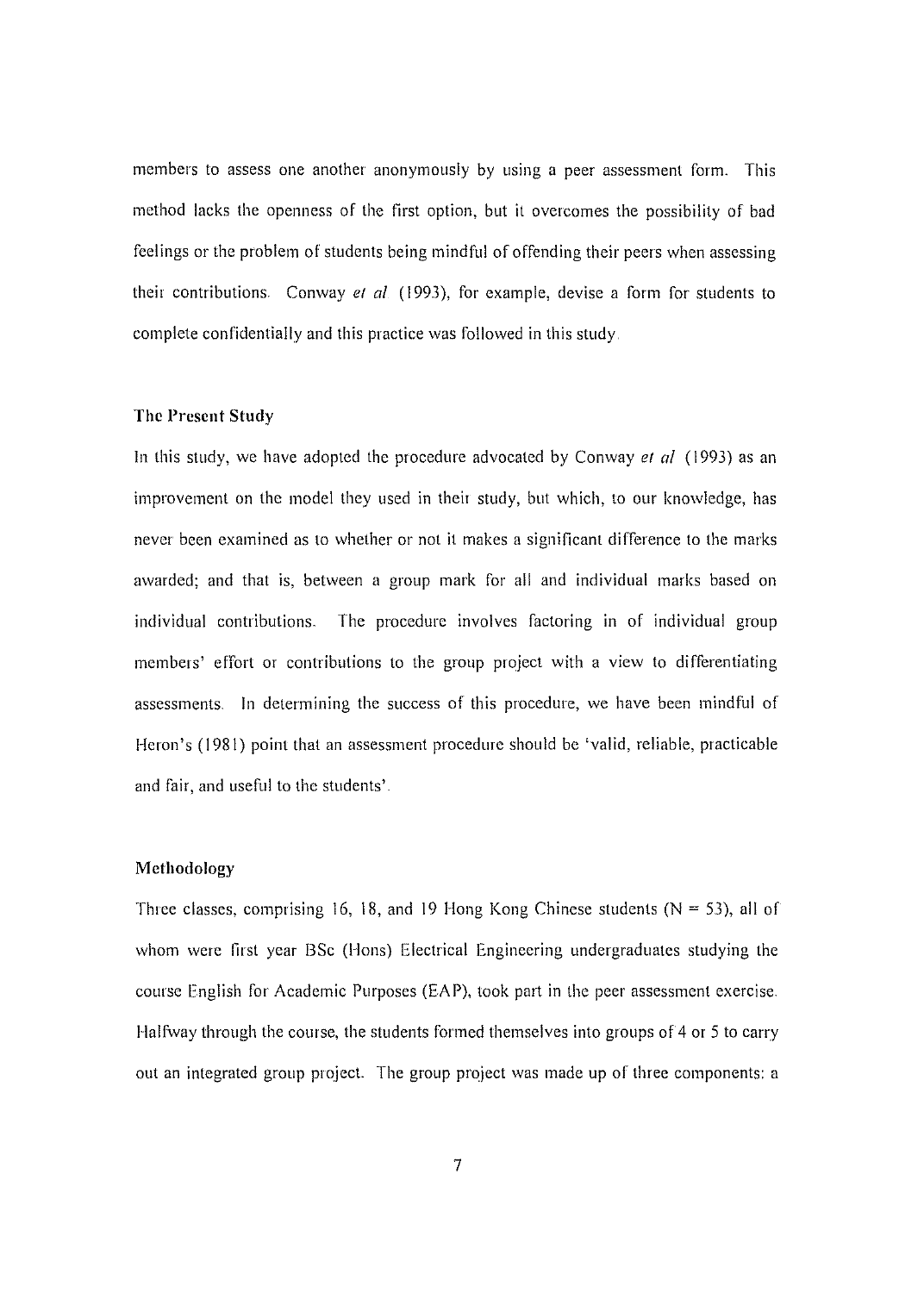seminar presentation, an oral presentation, and a written report. Each component was carried out as a collaborative group activity. The project was an assessed assignment within EAP and contributed 40% towards the final course grade given to each student at the end of the one semester course The assessment procedures included both teacher assessment and peer assessment with each carrying 50% of the assessment weighting. The assessment criteria for each of the group project components (see Appendix) had been devised, trialled and found to be satisfactory by teachers responsible for assessment of the course within the department.

To the students, group work was not a new experience. In a number of their courses at the university, they are required to work in groups.. For example, in the EAP class, before embarking on the group project, the students had a lot of opportunities to perform various small tasks in groups, and they had been given explicit instruction in group discussion skills. Peer assessment, however, was a new experience for the majority of the students. In order to ensure the reliability and integrity of the peer assessments, in the lead up to the actual assessment of the three project components, time was set aside to orient the students to the notion of peer assessment, and to give them opportunities to discuss the assessment procedures, especially the assessment criteria for the project components in terms of their importance, meaning and use, as well as to practise assessing one another's. Care was taken to make this orientation process uniform across the three classes. Students were also given opportunities to practise assessing their peers earlier in the course and these assessments were evaluated by both teachers and students and proved to be very useful.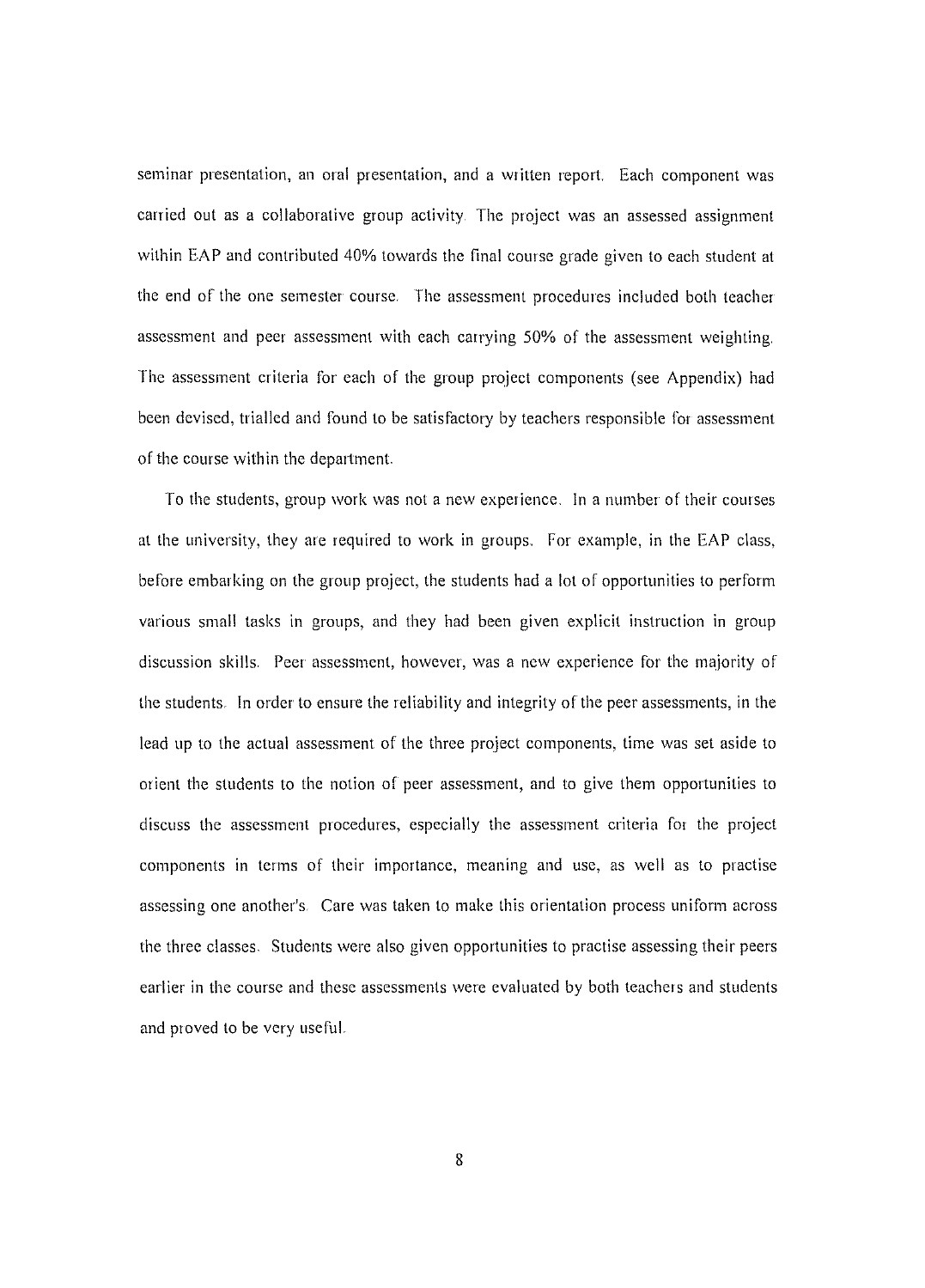At the end of the group project, each group was awarded a Final Group Project Mark which was determined by a combination of marks given by both the teacher (50%) and the rest of the class (50%) Each of the three components of the group project was given a separate numerical score, and so this Final Group Project Mark was a compilation of six sets of scores.

#### **Calculating Individual Contributions**

In order to more realistically and objectively reflect individual contributions to the group project, each student in the group was awarded an individual mark, rather than all the group members being awarded the same mark. This study chose to basically adopt Conway et  $al$ 's 'simpler scheme with a one-part multiplicative weighting factor' (1993:45). In this scheme, the final mark awarded to the individual student is the product of the Final Group Project Mark and the Individual's Weighting Factor (lWF) as illustrated in the formula below (Conway et al., 1993: 50):

Final Individual Student Mark =  $IWF \times$  Final Group Project Mark

The IWF was specifically devised to overcome the possible unfairness of giving all members of a group the same grade regardless of differing contributions from individual students. The Individual Weighting Factor was derived from the following formula (Conway et al., 1993: 50):

Individual Weighting Factor = Individual Effort Rating Average Effort Rating for Group

The Individual Effort Rating was obtained by summing the marks for seminar presentation, oral presentation, and report awarded to an individual student by the rest of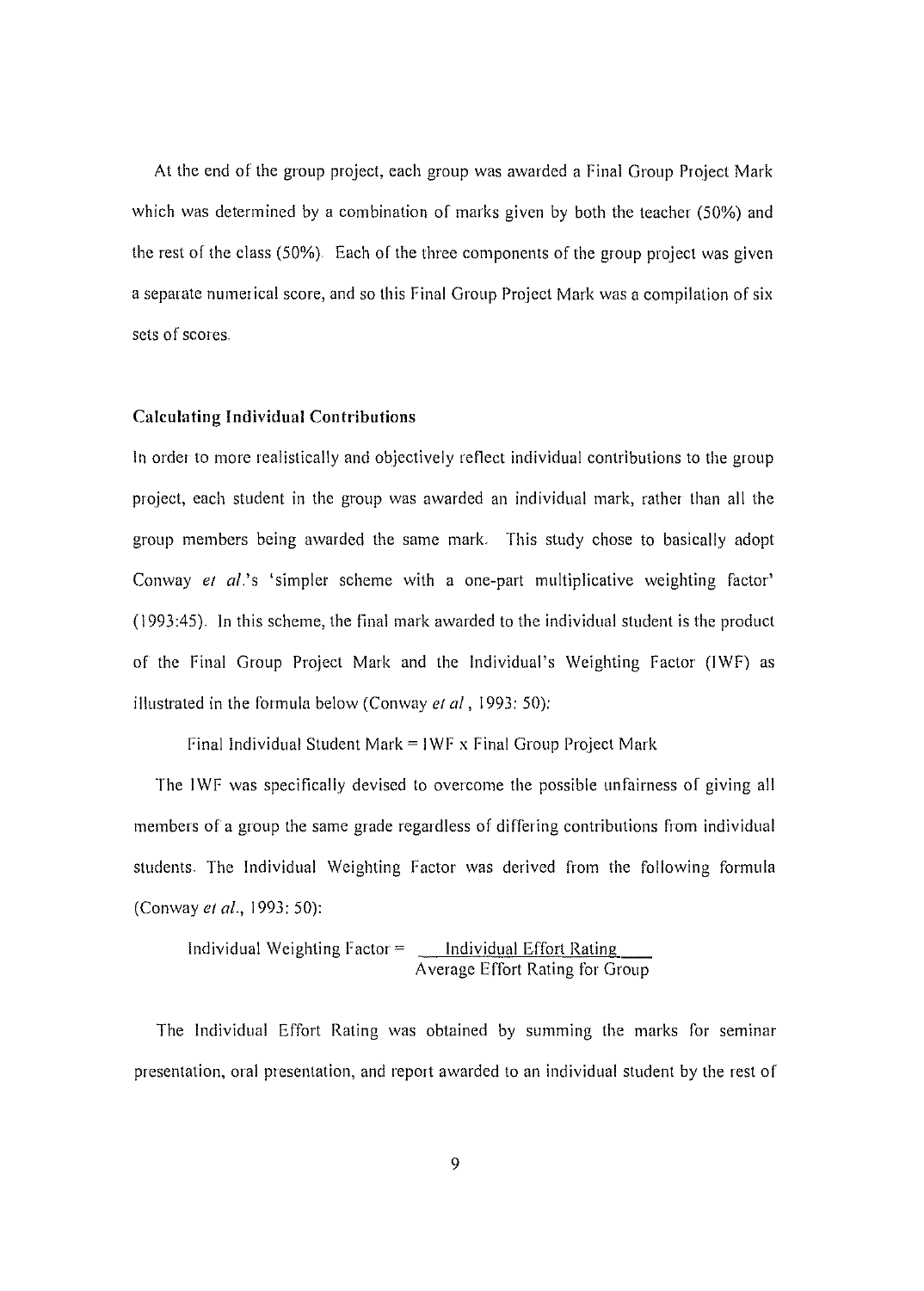the group, The Average Effort Rating for each group was obtained by summing all Individual Effort Ratings for a group and then dividing the total by the number of group members. The actual mark awarded to an individual student was hence obtained by weighting the Final Group Project Mark up or down by factoring in the contribution or effort rating (IWF). By using this method, individual students were rewarded according to the percentage of the group's success to which they had contributed.

Assessing individual effort within the group was achieved in the following way. Following the completion of the group project, each member of the group was asked to rate the effort or contributions of the other group members to six specifled tasks relating to the group project on a six-point scale (see Table I)

### (INSERT Table I)

In all the preceding assessments of the various components of the group project, the teacher and the students had shared the awarding of marks equally, but the students alone assessed the contributions of their peers which in turn determined the IWF, This element of the peer assessment is therefore unique in that only the students themselves could award marks for this important part of the group process, i.e. the process.

### **Results**

Table 2 presents the numerical scores, or marks, for each of the students in the study without and with the IWF, In other words, the numerical scores are listed as group marks and as individual marks, These have then been converted into letter grades enabling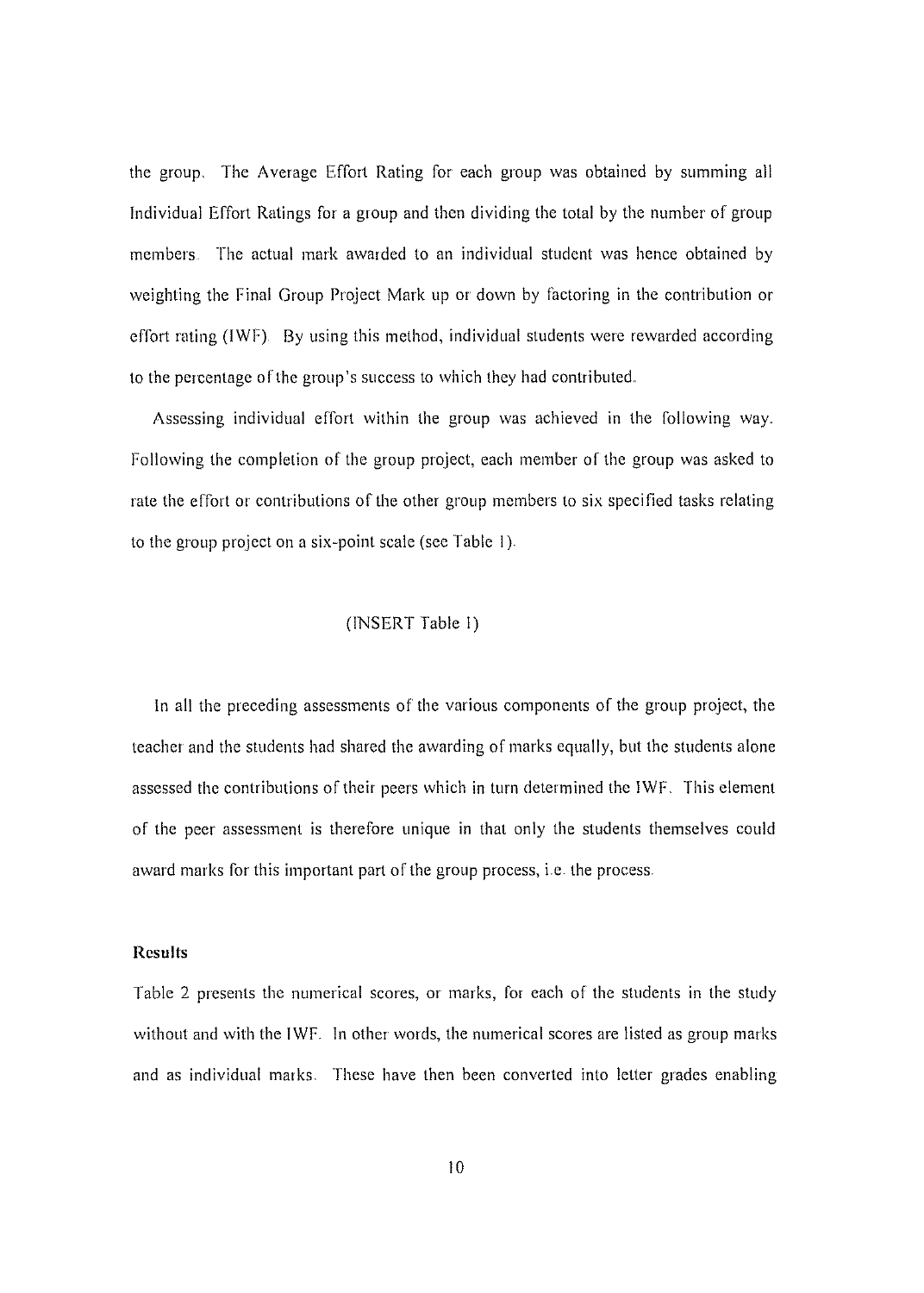comparisons to be drawn between the grades that would have been awarded if members of each group had been given the same grade and the individual student grades that were in fact awarded.

#### (INSERT Table 2)

In Table 2, it can be seen that the IWF was greater or less than I for 50 of the 53 students' numerical scores, and so it impacted 94% of the students. The IWF ranged between 1.1 and 0 857 and had a negative effect on students' numerical scores in 29 (54.7%) instances and a positive effect in 21 (39.6%) cases, Nil effect was observed in three of the 53 cases. Before the IWF was factored in, the group marks ranged between 56,63% and 68.09% with a spread of 11.54 percentage points between the highest and the lowest scores. The application of IWF was found to have a marked effect on the range of the numerical scores. With the IWF, the scores ranged between 48.1% and 74.21% with a spread of 25,4 points between the top and the bottom scores. The IWF can be seen to have more than doubled the spread of grades from 11.54 to 25.4 percentage points; and in so doing, it has pushed the lowest score down by 7.82 points and raised the highest score by 611.

Interestingly, the result of a paired *t*-test of the differences between group marks and individual student marks (see Table 3) shows that the difference between the means of the two sets of marks was very small and not statistically significant at the 0.05 level.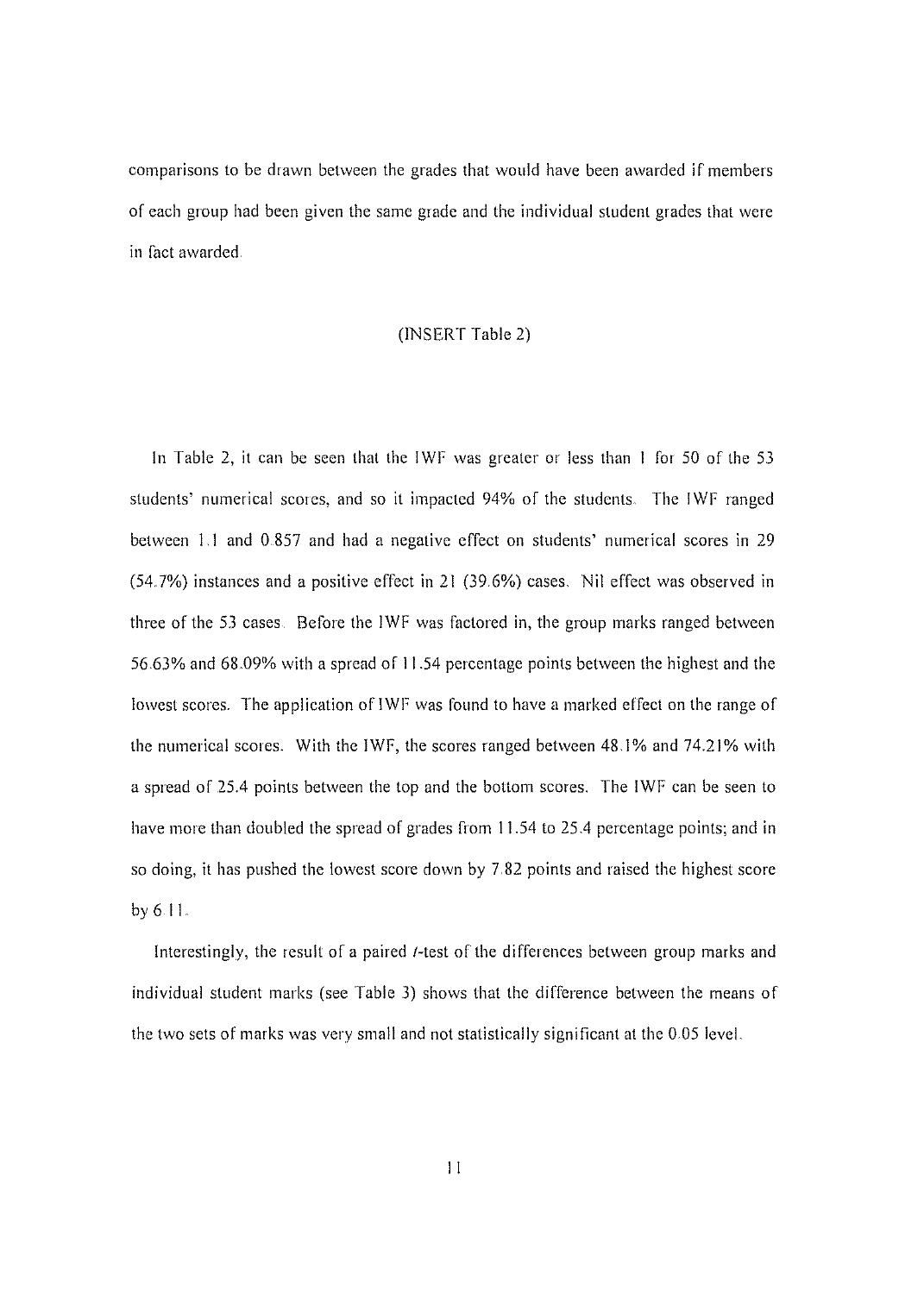### (INSERT Table 3)

Table 3 shows that the individual student marks had a larger standard deviation than the group marks which supports the results reported above. While there is no doubting the impact of the IWF on numerical scores, what interests us most was whether this impact was sufficient to effect any differences in the final letter grades awarded to individual students for the total group project. The letter grades used indicate a band of numerical scores determined by our university and are detailed in Table 4.

## (INSERT Table 4)

Altogether there are 9 grades. Grades in the range  $A+$  to  $D$  are passing grades and grades E and F are both failing grades. With the exceptions of the top  $(A+)$  and bottom (F) grades, each letter grade represents 5 percentage points and so a change in a student's numerical score does not necessarily translate into a change in her or his letter grade. Table 5 shows the number of different grades given to students both before and after the IWF was factored into the numerical scores.

(INSERT Table 5)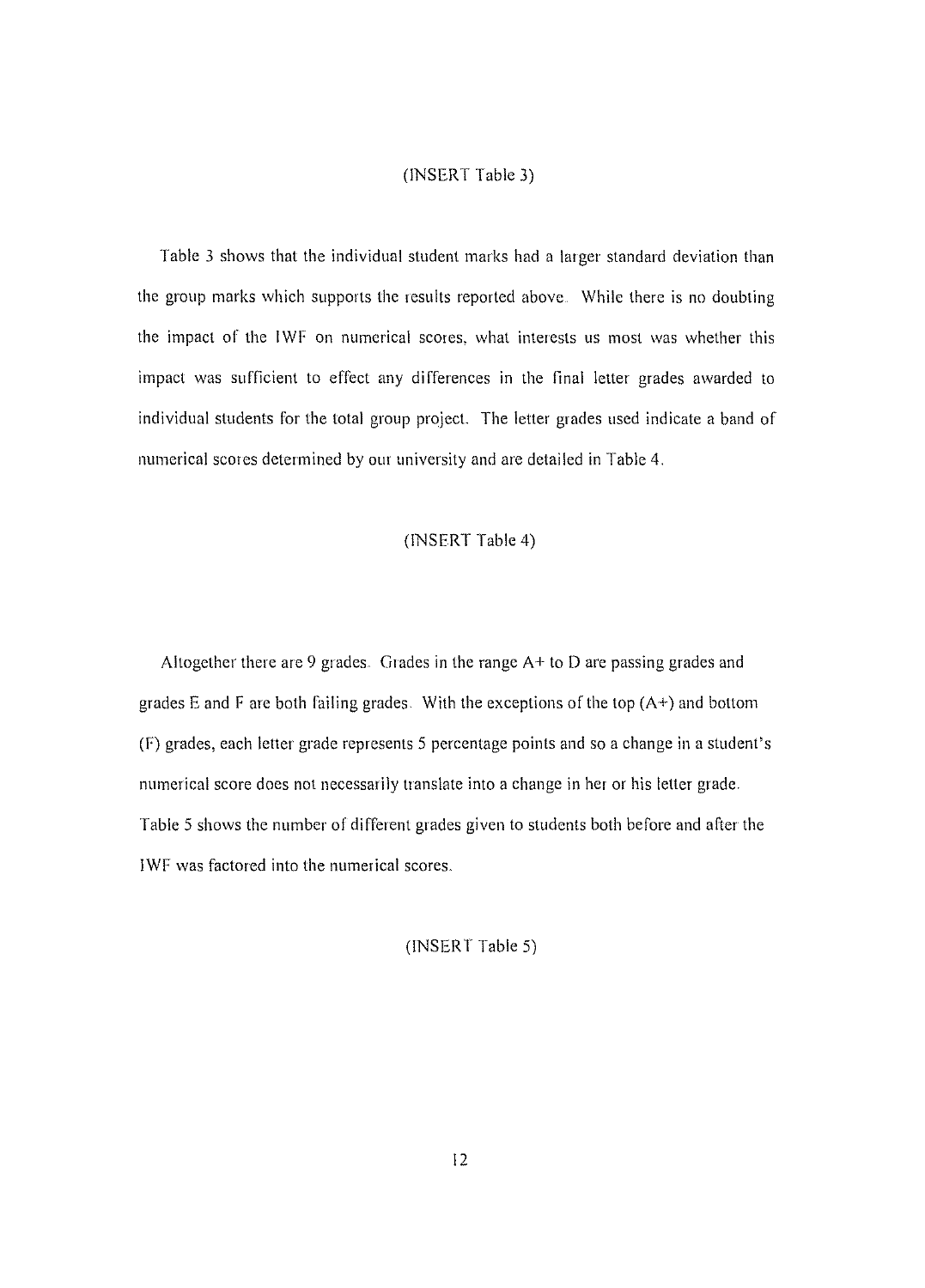As one might expect, the impact of the IWF on the final grade given to the students was less than it had been on their numerical scores because of the fact that each letter grade represents at least a band of five percentage points. While almost every numerical score changed as a result of the IWf, the same effect was not observed when these scores were converted into the final letter grades. Nevertheless, 17 (32%) of the 53 students received a different grade as a result of factoring in the IWF (shown in bold italics in Table 2). The overall impact of factoring in the IWF was that the final grades, instead of bunching across three grades  $(C, C+$  and B), now fell across six grades (i.e. B+ to E). The movement in grades awarded was in both directions with seven receiving a higher grade and ten a lower grade. In most cases (16 out of 17), the movement was a difference of one grade, but for one student (student no. 32) the movement was two grades. for this student the final grade moved from C (satisfactory) down two grades to E (fail), a significant difference for the individual concerned.

### **Conclusions**

A number of peer assessment studies cite Conway el *al's* (1993:45) 'simpler scheme with a one-part multiplicative weighting factor' when awarding assessments to individual members in collaborative group work, and yet not until this study has the actual impact of Conway el *al's* method on measuring and registering individual efforts been closely examined. The major conclusion of our study is that an IWF determined by peers definitely has a clear impact on the numerical scores attained by individual students in that the scores can much better and more fairly describe and differentiate the contributions of individual students in their group projects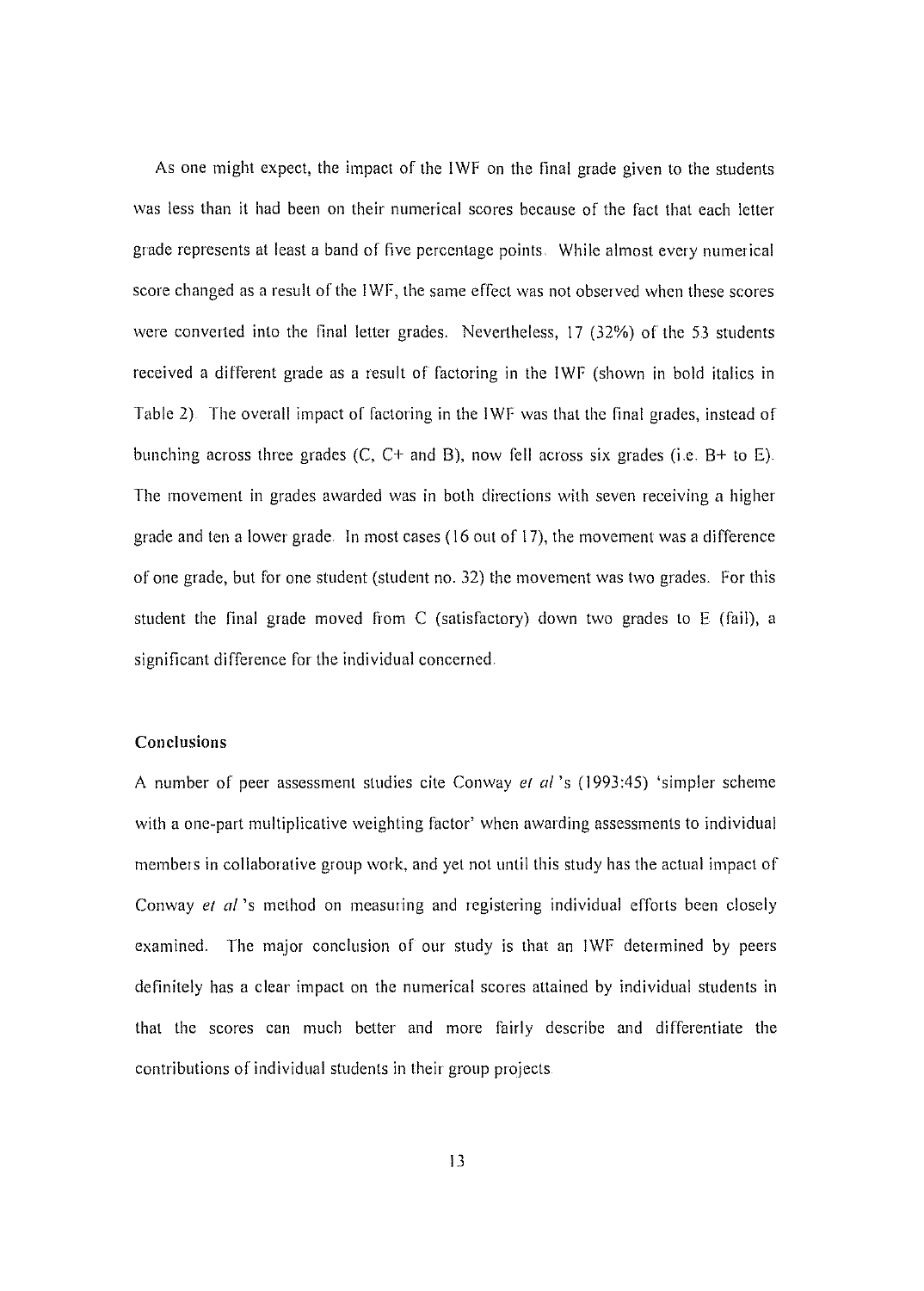For practical reasons, numerical scores were to be converted to letter grades to conform to the university-wide assessment conventions. Our concern, as both teachers and researchers, was whether this impact was sufficient to affect any differences in the final letter grades awarded to individual students, Though I-test results were not significant, a change in grades for one third of the students has made this a valid and meaningful procedure,

There are plans to integrate the procedurc of asscssing peers' contributions into group work tasks for other classes, and to recommend this procedure to colleagues as well. A much more thorough and comprehensive orientation and training programme, which includes the elements of awareness raising, practice, evaluation and reflection, would be organised for both students and teachers, All students should understand and acknowledge the purpose, importance and usefulness of the procedure so that they know the expectations of them as members participating in group work and how they should contribute towards collaborative team work, Another reason that orientation and training are essential is for the assessment procedure to be fairly, objectively and usefully implemented Concerning the criteria on which to assess individual student's efforts in the process of the group work, it would be more usefiil if students are involved in designing and writing them. Input from both the teacher and students will help to construct a list of assessment criteria spccific to both the particular group work task and the particular student composition, Evaluation and self~ and group-reflection at the completion of the peer assessment procedure is beneficial, not only from the point of view of course evaluation and future pedagogic design, but most important of all, for enriching the learning experience of the students.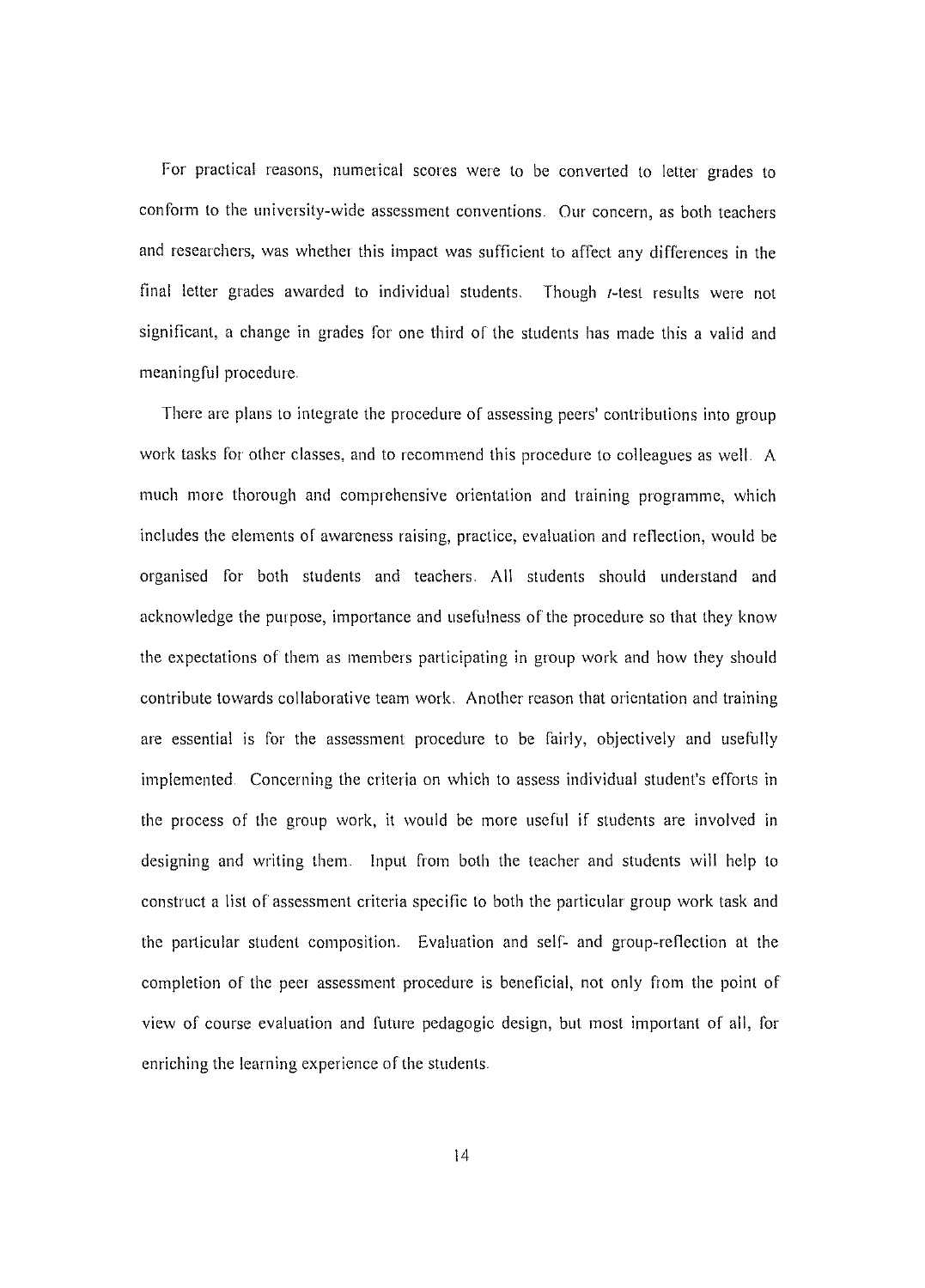This study, in which all of the subjects were Hong Kong Chinese, did not examine the role of cross-cultural factors in the peer assessment of group work. Future studies might seek to identify and describe such factors by drawing comparisons with students from different cultural backgrounds.

The logistics of conducting peer assessment are more convoluted using this system With refinement of the system and use of suitable software, we believe that the method could be made simpler and less time consuming to implement. There is no doubt that involving students in making choices and evaluations during their learning process is beneficial. It is also important that students should be involved in assessing one another's, not just per formance, but efforts or contributions put into the learning process. An equally important objective is to alert the students to the expectations both of the teacher and their group members in terms of their contributions to team work even before they embark on the group assignment.

This method of determining individual marks for students submitting group work facilitates the benefits of group work while providing opportunities for peer assessment. Peer assessment of group member's eontributions proved to be a realistic and realisable objective which served to also enhance relationships within and between students groups and promote skills relevant to their future professional needs.

### **Acknowledgements**

The work described in this paper was substantially supported by a grant from the Research Grants Council of the Hong Kong Special Administration Region (Project No.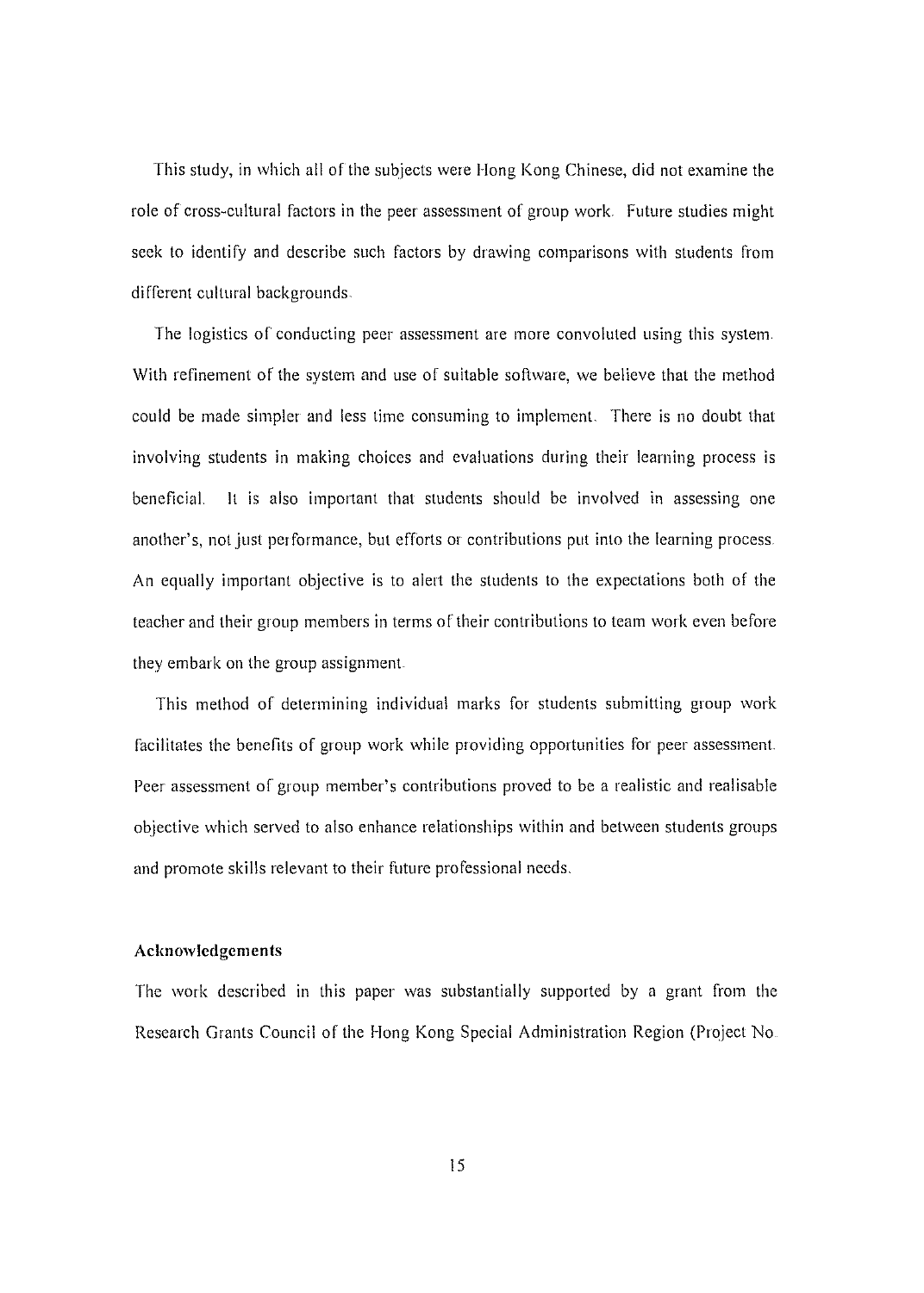G-S252). We are grateful to Ronald Chan for his assistance in preparing the statistical data.

#### **References**

- BOUD, David J, (1986) *Implementing Student Self-assessment* Sydney: Higher Education Research and Development Society of Australia
- BRINDLEY, Clare and SCOFFIELD, Susan (1998) Peer assessment in undergraduate programmes. *Teaching in Higher Education,* 311, pp. 79-89
- BUTCHER, A. C., STEFANI, Lorraine A. J. and TARIQ, Vicki N. (1995) Analysis of peer-, self~ and staff-assessment in group project work *Assessment in Education,* 2/2, pp. 165-185.
- CONWAY, Robert, KEMBER, David, SIVAN, Alara and WU, May (1993) Peer Assessment of an individual's contribution to a group project *Assessment and Evaluation in Higher Education,* 1811, pp. 45-56
- EARL, Shirley E. (1986) Staff and Peer Assessment Measuring an individual's contribution to group performance *Assessment and Evaluation in Higher Education,* 1111, pp.60-69.
- FAGOT, Robert F. (1991) Reliability of ratings for multiple judges: intraclass correlation and metric scales *Applied Psychological Measurement,* 1511, pp. I-II.
- FALCHIKOV, Nancy (1986) Product comparisons and process benefits of collaborative peer group and self assessments. *Assessment and Evaluation in Higher Education,* 11/2, pp.146-166,

FALCHIKOV, Nancy and MAGIN, Douglas (1997) Detecting Gender Bias in Peer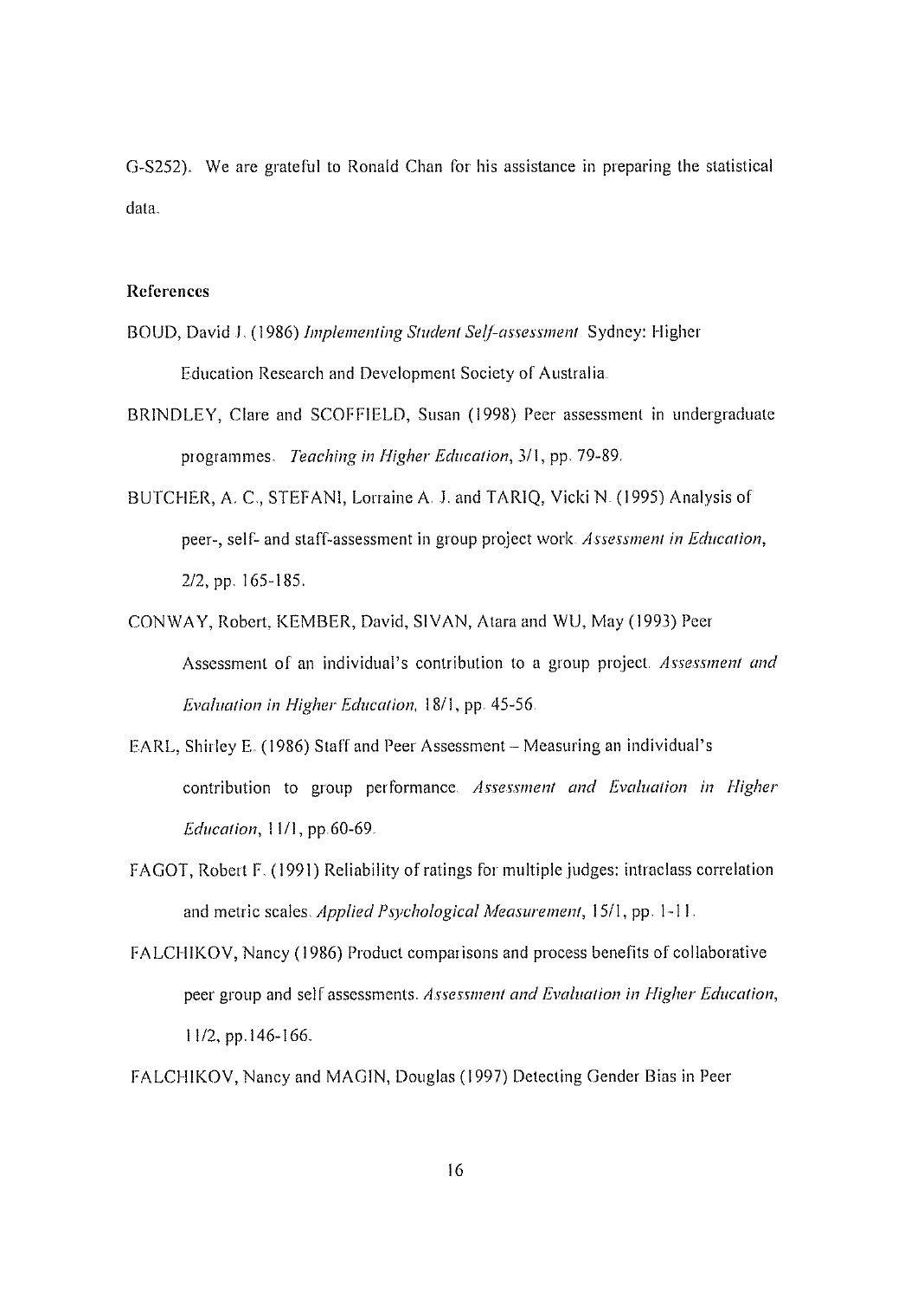Marking of Students' Group Process Work. Assessment and *Evaluation in Higher Education,* 22/4, pp, 385-396

- HOUSTON, Walter, RAYMOND, Mark R, and SVEC, Joseph C. (1991) Adjustment for later effects in performance assessment *Applied Psychological Mea5llrement,* 15/4, pp. 409-421.
- GIBBS, Graham, HABESHAW, Sue and HABESHAW, Trevor (1986) *Interesting Ways to Assess Your Students*. Bristol: Technical and Educational Services Ltd.
- GOLDFINCH, Judy and RAESIDE, Robert (1990) Development of a Peer Assessment Technique for Obtaining Individual Marks on a Group Project *Assessment and Evaluation in Higher Education,* 15/3, pp. 210-231.
- HERON, John (1981) Assessment revisited, In D, Boud (cd) *Developing Student Autonom)' in Learning,* London: Kogan Page
- KANE, Jeffrey S. and LAWLER, Edward E, (1978) Methods of Peer Assessment *Psychological Bulletin,* 85/3: 555-586.
- JAQUES, David (1984) *Learning in Groups,* London: Croom Helm
- MAGIN, Douglas (1993) Should student peer ratings be used as part of summative assessment? *Research and Developmel1/ in Higher Education,* 16, pp. 537-542.
- OLDFIELD, Keith A and MacALPINE, J. Mark K. (1995) Peer and self-assessment at the tertiary level - an experiential report *Assessment and Evaluation in Higher Education,* 20/1, pp. 125-132,
- SWANSON, David B., CASE, Susan M. and Van Der VLEUTEN, Cees P. M. (1991) Strategies for student assessment. In David J. BOUD and Grahame FELLETTI (eds.) *The Challenge of Problem Based Learning.* London: Kogan Page, pp. 260-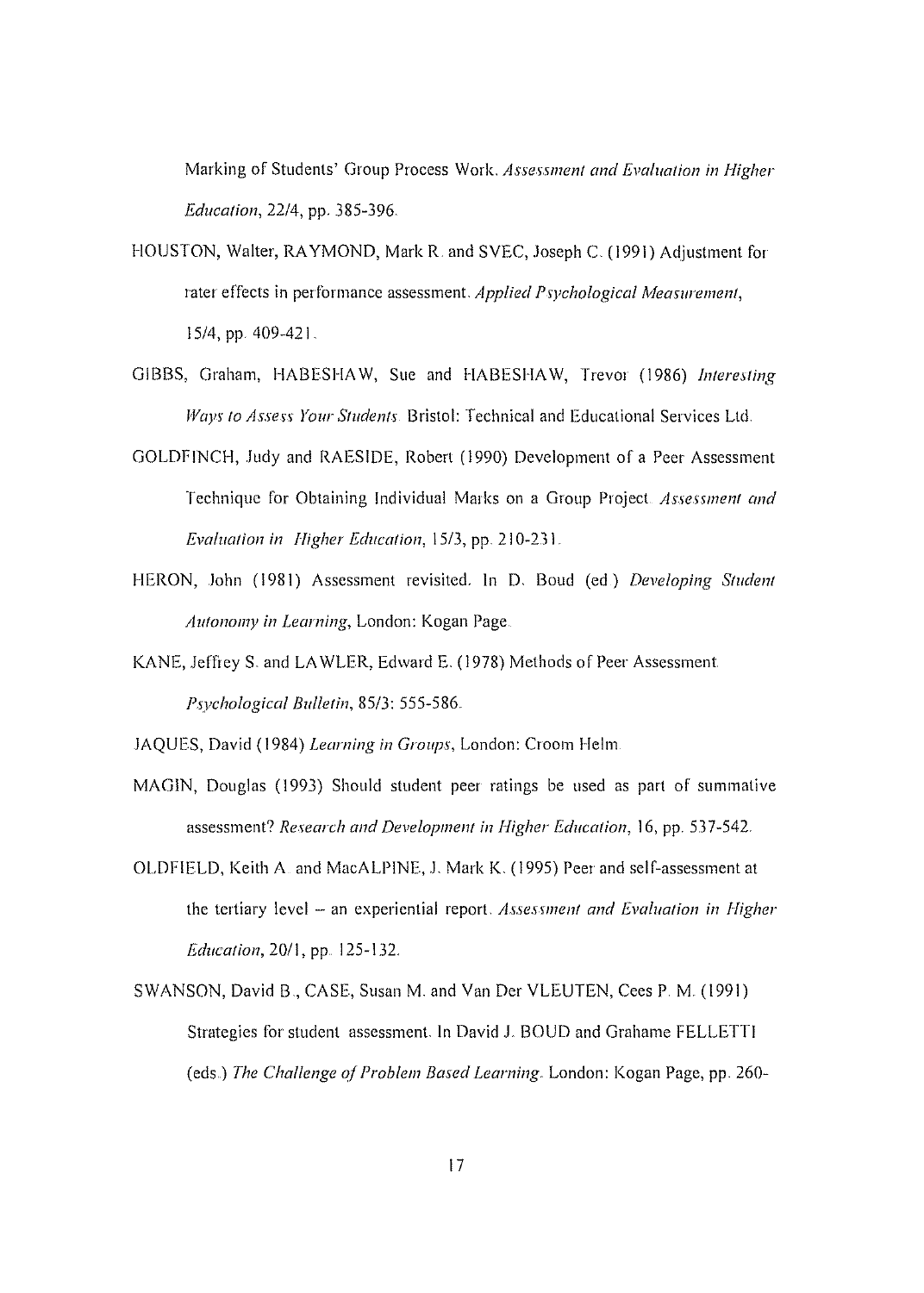273

- VYGOTSKY, Lev S. (1978) *Mind in society the development of higher ps)!chological processes,* Cambridge MA: Harvard University Press.
- VYGOTSKY, Lev. S. (1981) the genesis of higher mental functioning. In J.V. WERTSCH (ed.) *The concept of activit)! in Soviet psychology* Armonk: New York, pp. 144-188
- WEBB, Noreen M. (1995) Group Collaboration in Assessment: Multiple Objectives, Processes, and Outcomes, *Educational Evaluation and Polic)! Anal)!sis,* 17/2, pp. 239-261.

#### APPENDIX

#### Assessment Criteria for the Project Components

The following rubric and scale were used for each of the three group project components:

Assessing your peers is not an easy task You need to try to be fair and objective Your assessment scores *will only be* seen *by your teacher* 

*Use the following scale when assessing your fellow students* 

|       |         | .,      | ا د     |           |
|-------|---------|---------|---------|-----------|
| DOOF. | below   | average | above   | excellent |
|       | average |         | average |           |

#### Seminar Assessment Criteria

#### A. Preparation, Overall Presentation and Content of Seminar Paper

- **• evidence of rehearsal**
- **• relevance and interest of material for the audience**
- **quality and appropriacy of visual aids**
- $\frac{1}{1}$ **well-structured** with clear conclusion(s)

#### B. Delivery of Seminar Paper

- **• rapport with and sensitivity to audience**
- $\blacksquare$ **body language, timing and pacing**
- **• usc of visual aids**
- **• clarity and coordination of group dclivcry**
- **cncouragcmcnt of discussion**  $\mathbf{u}$  .